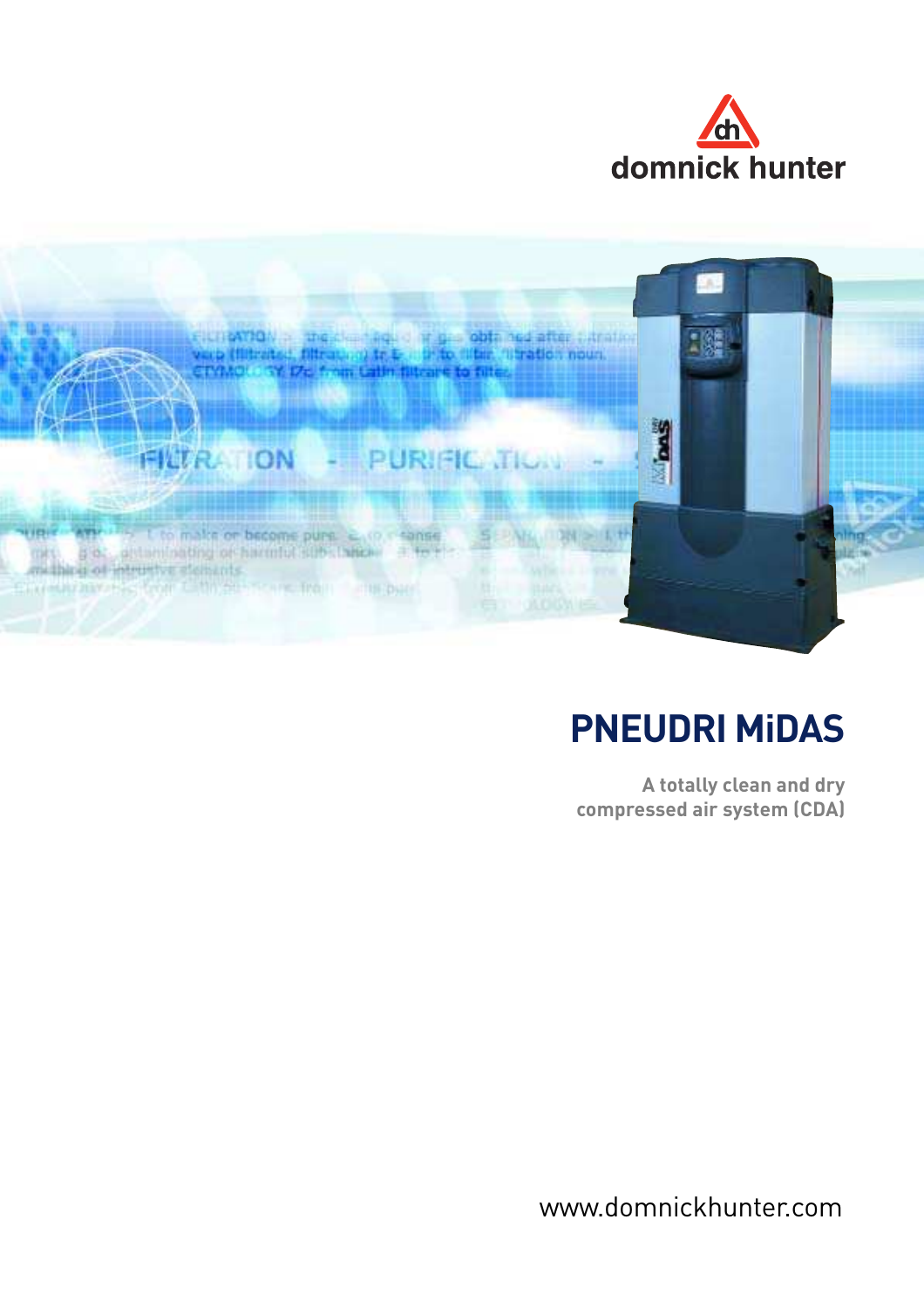## **PNEUDRI MiDAS - Mini Dry Air System**

#### **The Problem**

Compressed air is an essential power source that is widely used throughout industry. This safe, powerful and reliable utility can be the most important part of your production process.

However, your compressed air will contain water, dirt, wear particles and even degraded lubricating oil which all mix together to form an unwanted condensate. This condensate often acidic, rapidly wears tools and pneumatic machinery, blocks valves and orifices causing high maintenance and costly air leaks. It also corrodes piping systems and can bring your production process to an extremely expensive standstill!

The use of high efficiency compressed air filters fitted with condensate drains will remove the oil, water and dirt particles to eliminate the abrasive sludge in the compressed air system.

In many cases this action alone is not enough, as modern production systems and processes demand an even higher level of air quality. Where required, "point of use" desiccant air dryers can provide the correct air quality, without the need for drying the complete compressed air installation, which can be both costly and totally unneccessary.

## **The Efficient Solution**

The domnick hunter PNEUDRI MiDAS range of desiccant air dryers, offers the user uncompromised performance from a dedicated "point of use" Clean Dry Air system. It is easy to install and will transform an ordinary process into a highly reliable and efficient production operation.

PNEUDRI MiDAS has been designed with "quick change" filter, dryer combi-cartridges and in-line air connections to facilitate easy maintenance.

PNEUDRI MiDAS totally cleans and dries compressed air down to –40°C (–40°F) pressure dewpoint, meeting the requirements of ISO 8573.1 Class 1.2.1 as standard.

For critical applications, a pressure dewpoint of –70°C (–100°F) ISO 8573.1 Class 1.1.1 is achievable.

The principles of PNEUDRI MiDAS are based upon well proven concepts which embody true innovation and excellent value for money with technically superior yet simple design, while leading the way in compressed air drying.





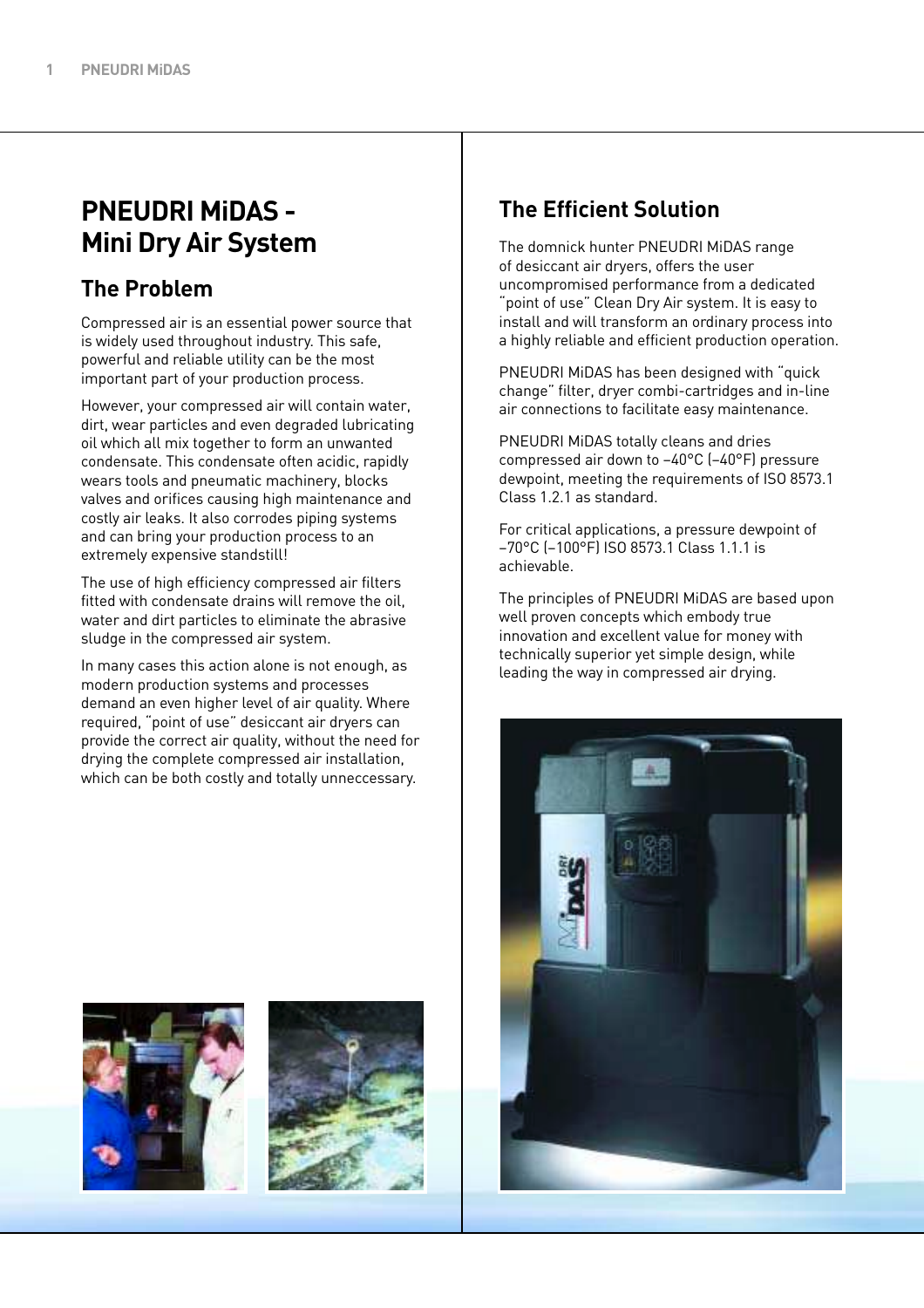

**Prevents unnecessary downtime.**

**Increases product output by reducing plant downtime.**





**Easy desiccant cartridge replacement Seven models in range**

#### **The Benefits are obvious**

- **Point Of Use Application.** Bringing Clean Dry Air just where you need it.
- **Approved to International Standards** Designed in accordance with ASME VIII Div.1, approved to CSA/UL/CRN and fully CE Marked (PED, EMC, LVD) as standard.
- **Simple to install** Flexible installation utilising the multiple in-line inlet & outlet connection ports.
- **Compact and lightweight.** Can be Floor, Bench or Wall/Canopy mounted.
- **Very Quiet Operation.** Noise level less than 70dB(A).
- Can be installed almost anywhere. IP66 / NEMA 4 protection as standard.
- **Audible alarm.** Indicating Service interval for optimal performance.
- Simple & easy to maintain.

A 100% service can be achieved insitu in under 15 minutes due to the quick release top cap arrangement, which does NOT require the inlet / outlet ports to be disconnected as with traditional systems.

**The PNEUDRI MiDAS Dry Air System, is the reliable, cost effective and flexible way to provide Clean Dry Air exactly where needed.**

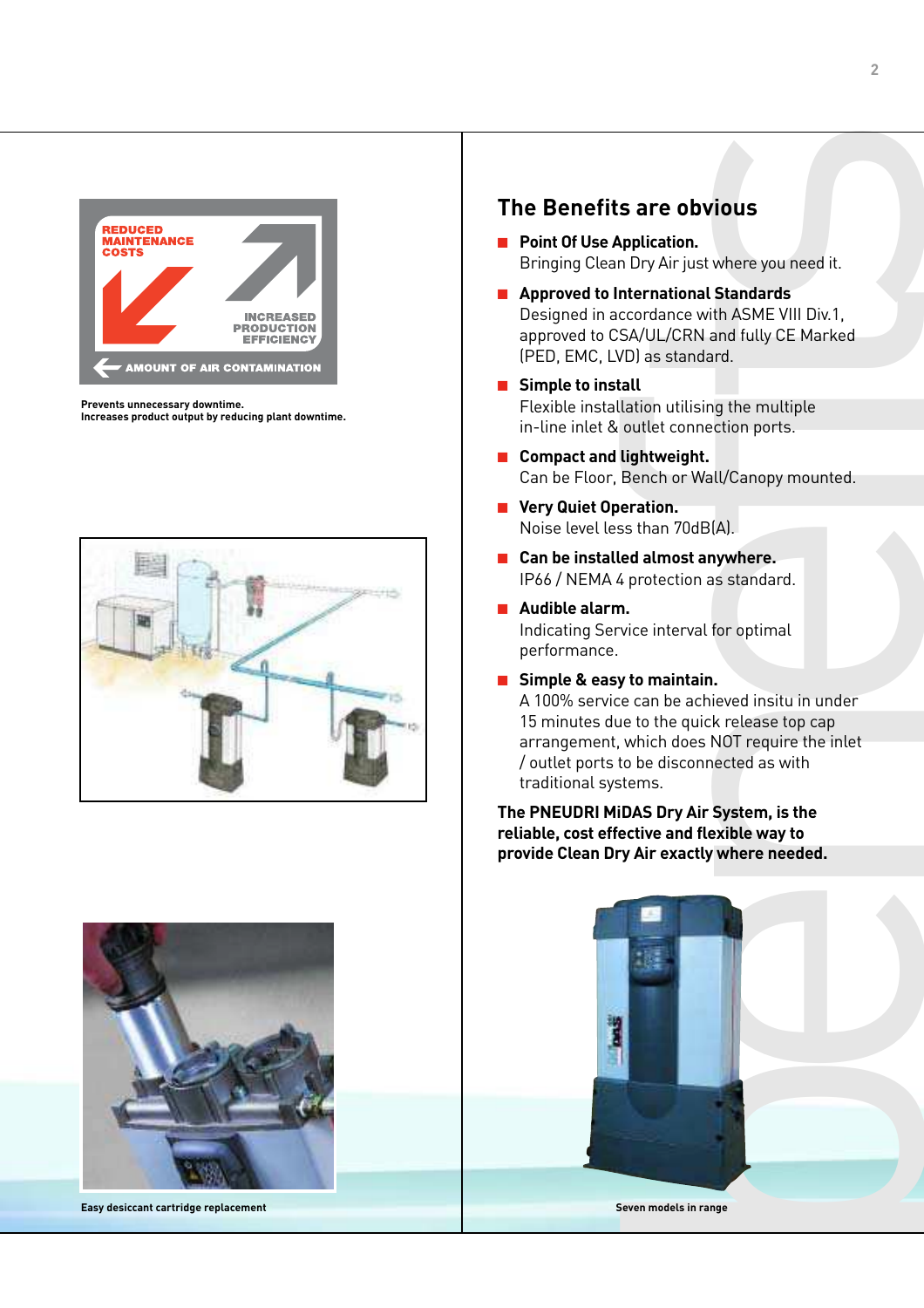#### **Features PNEUDRI MiDAS DAS 1**





ISO7000 inlet & outlet symbols cast into the top cover ensure correct piping installation.

Top End Repressurisation – ensuring uninterrupted compressed air at all times.





Positive removal of prefilter condensate by piping away for remote collection.

Electronic display providing high visibility LED indication with an internal audible alarm.





Patented high tensile extruded aluminium column with twin drying chambers.

Alarm reset facility to cancel the audible alarm for 24 hours while replacement components are sourced.





One Combi-Cartridge per column containing DRYFIL® MS desiccant and Grade AR particulate filter.

Integral Grade AA high efficiency filter.



Easy access to electronic control box for mains connection.





Corrosion protected by alocrom and epoxy painting.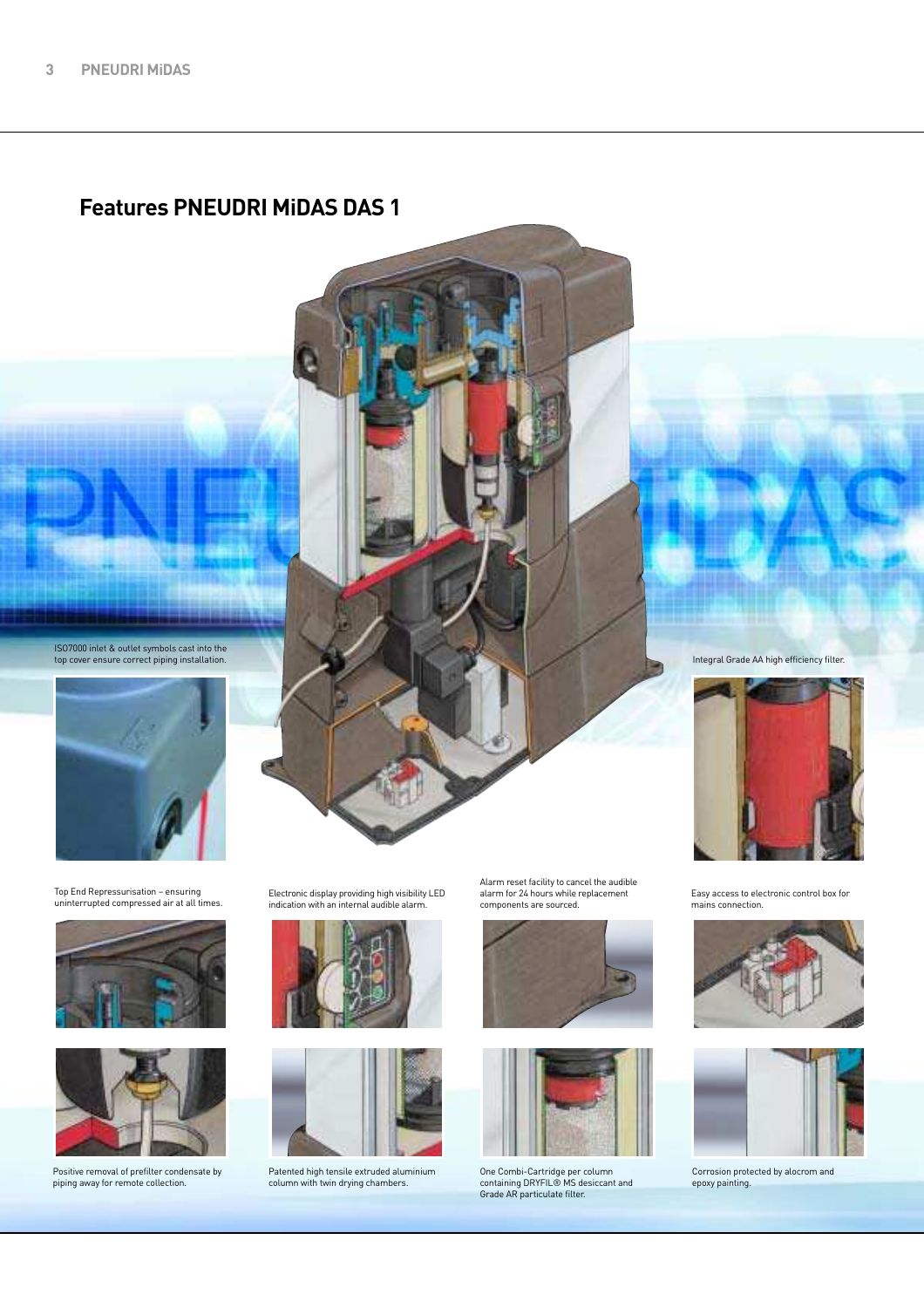#### **Optional Features**

- For totally quiet operation, the regeneration exhaust air can be positively piped away.
- Remote indication provides a warning of the dryers need for servicing. (Audible alarm not included)
- Wall mounting kit for vertically securing the dryer to a wall or canopy.



**Tilt mounting kit facilitates easy cartridge replacement**

A 45° tilt, wall mounting kit is also available for vertically securing the dryer to a wall, canopy or inside a customers product where access to the top of the dryer is restricted.

■ In conditions of limited access, the electronic control box (base) can be detached and relocated remotely from the dryer.



**Electronic control box can be remotely located**

#### **Product Applications**

PNEUDRI MiDAS will benefit users who have a specific need for Clean Dry Air (CDA) directly after a compressor, or for a particular application where the air is critical to the operating process or end product.



**PNEUDRI MiDAS installed to supply control air for a CNC machining centre**

#### **Typical Applications:**

- Computer Numerical Control (CNC) Machines
- Co-ordinate Measuring Machines
- Laboratories
- Lasers
- Packaging Machines
- Instrumentation
- Processing equipment
- Conveying Machines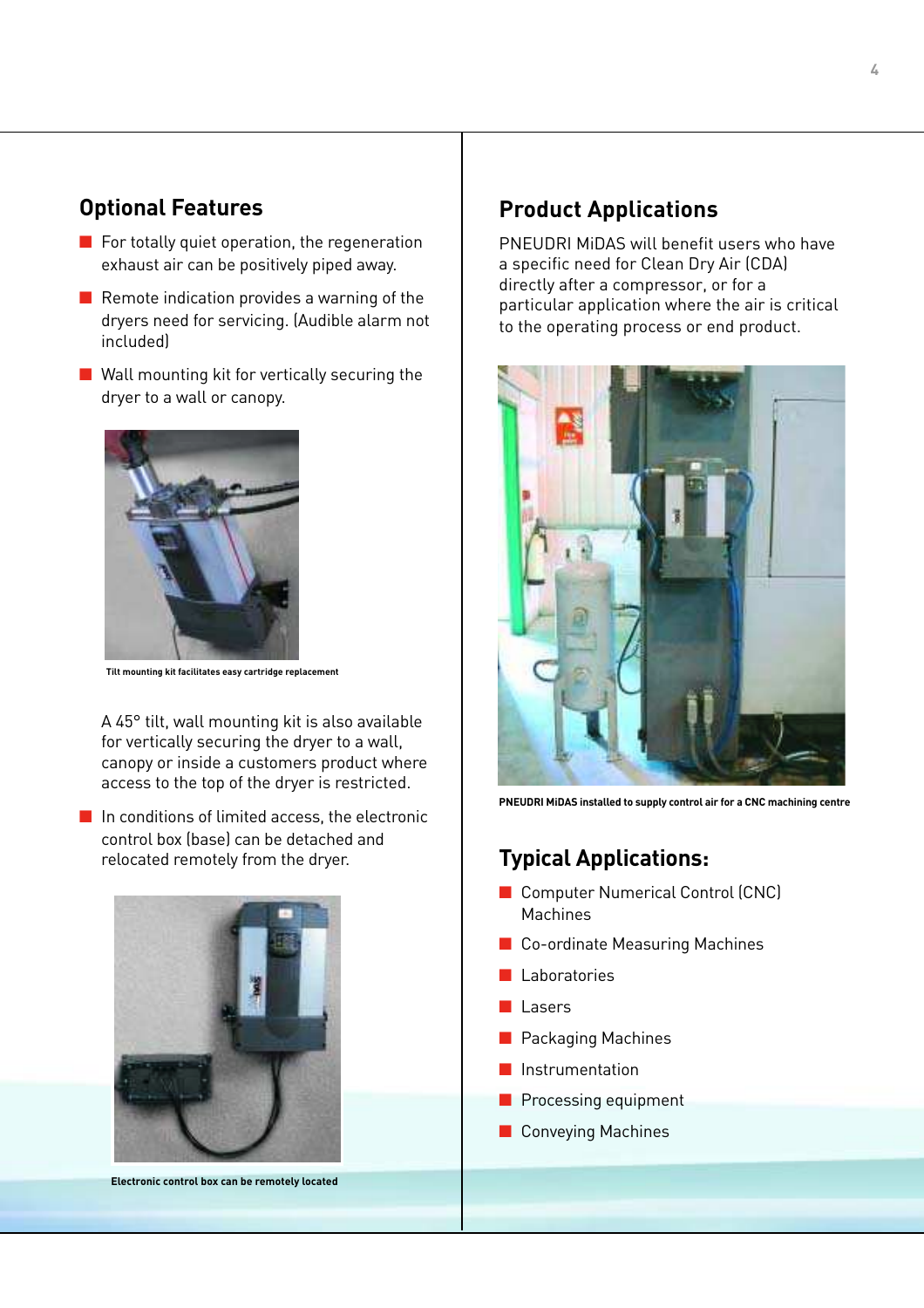#### **Operation**

Compressed air enters the integral pre-filter and passes into the left hand chamber (Column A) where the air is dried before passing to the application. **1**

A small amount of dry purge air is used to regenerate the right hand chamber (Column B) which is wet, using the PSA (Pressure Swing Adsorption) method of regeneration, venting the saturated air to atmosphere under pressure. The same regeneration air is also used to "back flush" the integral filter to prolong its working life.



Prior to changeover, the right hand chamber  $\sqrt{\frac{2}{10}}$  (Column B) enters repressurisation where the exhaust valve is closed to allow pressure to increase. This process ensures a smooth uninterrupted changeover, preventing the loss of any system pressure, before the process repeats itself. **2**



#### **Service Indication Sequence & Alarm**

During operation, PNEUDRI MiDAS Power On (yellow) LED and Check (Green) LED indicators will illuminate, remaining in this configuration for 11500 hours. At this time, the Warning (Yellow) LED will illuminate and cancel the Check (Green) LED. This signals the user to order service replacement components at the optimum time.

500 hours later (a total of 12000 hours from initial start up) the Service (Red) LED will illuminate and cancel the Warning (Yellow) LED, the Audible Alarm housed inside the display will sound intermittently (every 6 seconds) drawing attention to the need for a service.

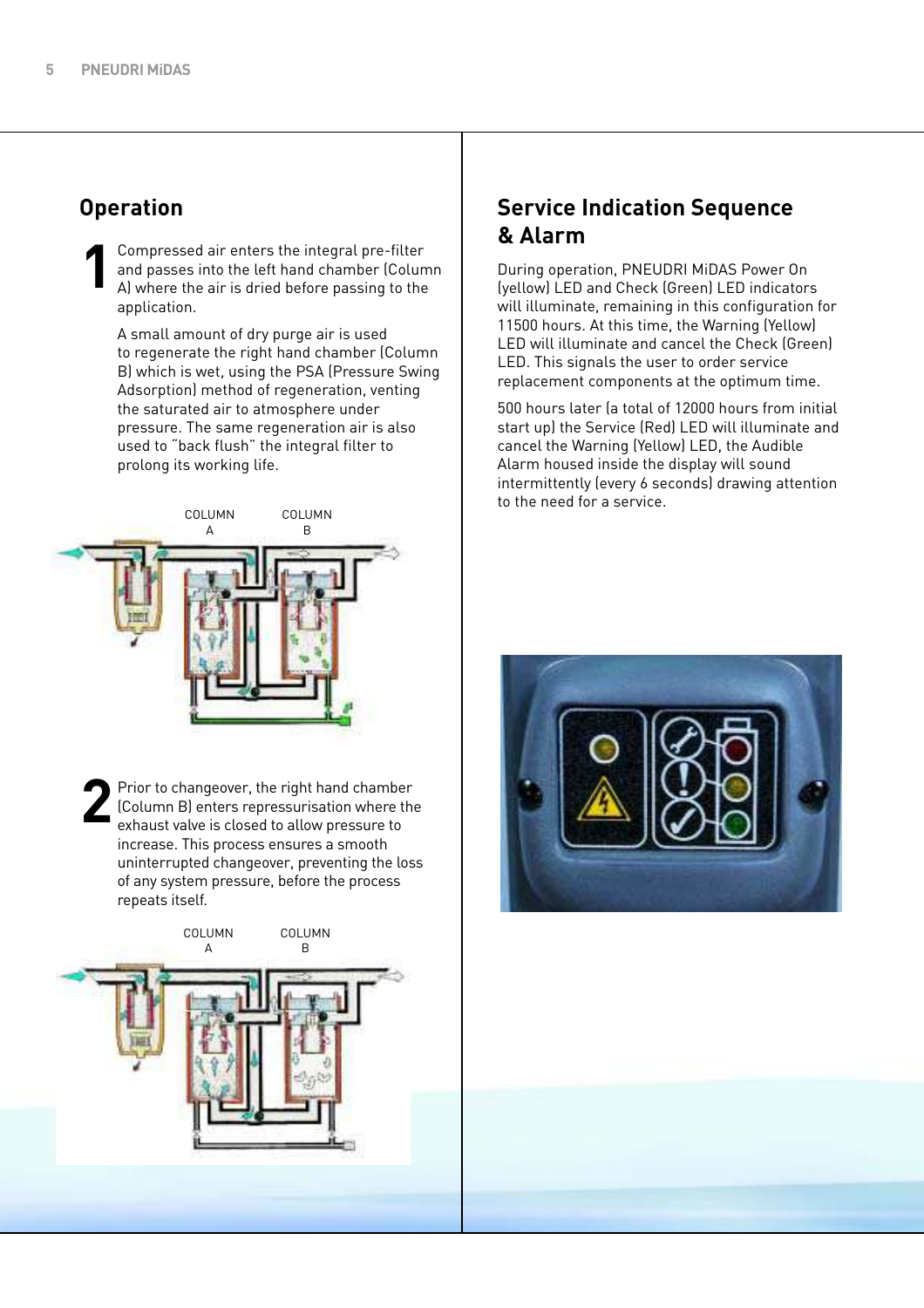### **Selection Criteria**

To correctly select the dryer best suited for your application, the following details are required to ensure optimum performance and trouble free operation.

- Maximum Inlet Flow
- Minimum Inlet Pressure
- Maximum Inlet Temperature.

Once these operating parameters have been established, you can select the most economical PNEUDRI MiDAS for your application.



## **Sizing Chart (Correction Factors)**

| <b>Minimum Inlet Pressure</b> |       | Maximum Inlet Temperature °C (°F) |          |          |          |
|-------------------------------|-------|-----------------------------------|----------|----------|----------|
| bar q                         | psi q | 35 (95)                           | 40 (104) | 45 (113) | 50 (122) |
| 4                             | 58    | 0.63                              | 0.61     | 0.55     | 0.46     |
| 5                             | 73    | 0.75                              | 0.73     | 0.66     | 0.55     |
| 6                             | 87    | 0.88                              | 0.85     | 0.77     | 0.64     |
| 7                             | 100   | 1.00                              | 0.97     | 0.88     | 0.73     |
| 8                             | 116   | 0.97                              | 0.94     | 0.85     | 0.71     |
| 9                             | 135   | 1.08                              | 1.05     | 0.95     | 0.79     |
| 10                            | 145   | 1.18                              | 1.14     | 1.04     | 0.86     |
| 11                            | 160   | 1.29                              | 1.25     | 1.14     | 0.94     |
| 12                            | 175   | 1.40                              | 1.36     | 1.23     | 1.02     |

## **Model Selector**

|                  | <b>Flow Rates</b> |     |  |
|------------------|-------------------|-----|--|
| <b>Model</b>     | $m^3/hr$          | cfm |  |
| DAS <sub>1</sub> | 5.1               | 3   |  |
| DAS <sub>2</sub> | 8.5               | 5   |  |
| DAS3             | 13.6              | 8   |  |
| DAS4             | 17.0              | 10  |  |
| DAS5             | 22.1              | 13  |  |
| DAS6             | 25.5              | 15  |  |
| DAS7             | 34.0              | 20  |  |

Referenced to 20°C (68°F) and 1bar a (14.5 psi a)

#### **Example**

Selecting a dryer for a compressor producing, at full load 13.6m<sup>3</sup>/hr (8cfm) at 6 bar g (87psi g) with 35°C (95°F) air inlet temperature and a pressure dewpoint requirement of -40°C (-40°F).

#### **Step 1**

From the sizing chart select the required pressure @ 6 bar g (87psi g) and read across to the required inlet temperature @ 35°C (95°F). The Correction Factor is 0.88

#### **Step 2**

To adjust the flow for your application, divide the required flow by the 0.88. Correction Factor

Example:

Sizing Capacity =  $\frac{\text{Actual Flow}}{\text{Correction Factor}}$   $\frac{13.6 \text{m}^3/\text{hr}}{0.88}$ /hr (8cfm) = 15.5m<sup>3</sup> /hr (9cfm) Correction Factor

#### **Step 3**

From the Model Selector, select the dryer which has a rated flow capacity of 15.5m<sup>3</sup> /hr (9cfm) or higher.

**Selected model for this example is a PNEUDRI MiDAS DAS 4.**